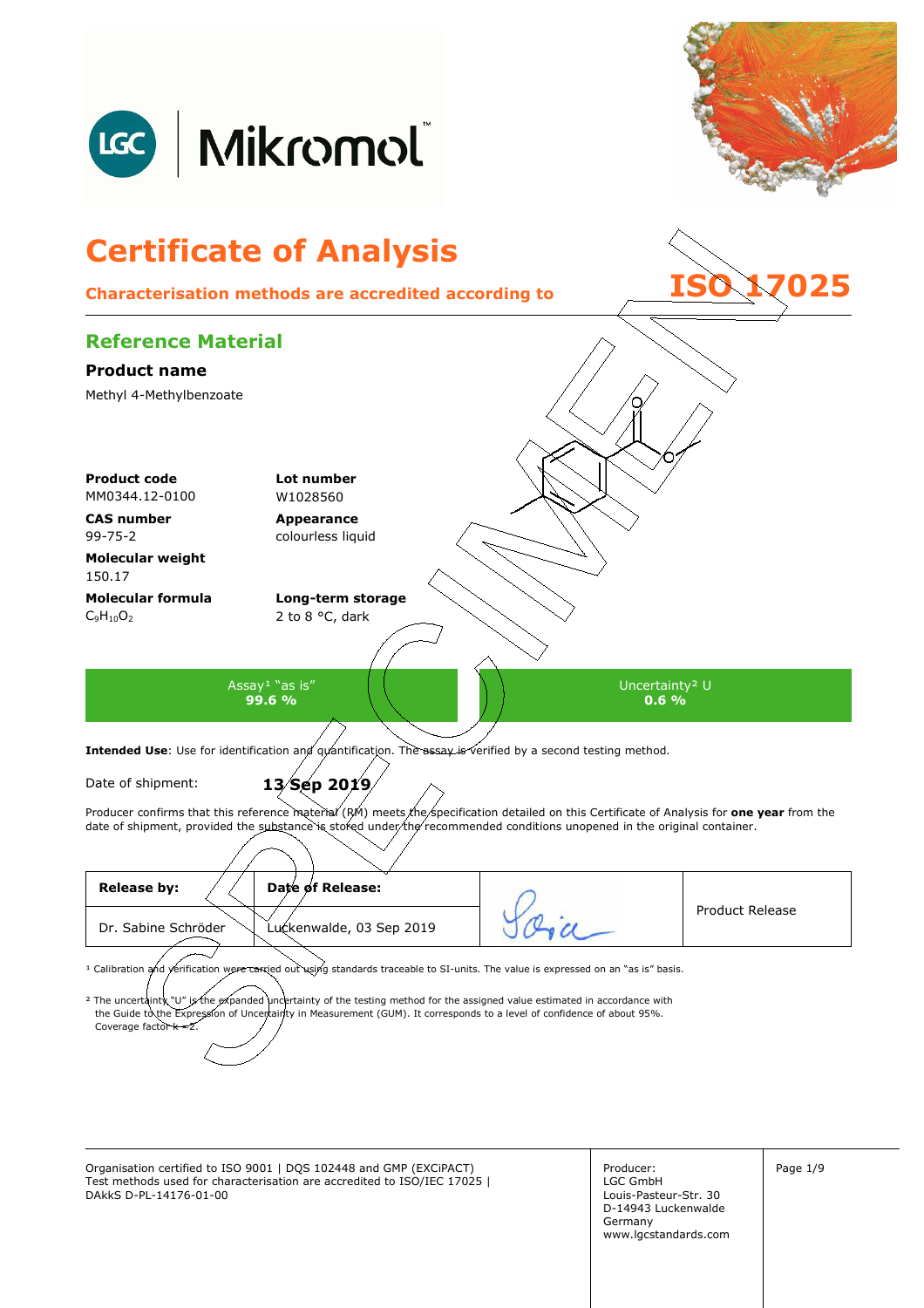

### **Product information**

This RM is intended for laboratory use only and is not suitable for human or animal consumption. This RM conforms to the characteristics of a primary standard as described in the ICH/Guidelines. The values quoted in this Certificate of Analysis are the producer's best estimate of the true values within the stated uncertainties and based on the techniques described in this Certificate of Analysis. The characterisation of this material was undertaken in accordance with the requirements of ISO/IEC 17025, The identity is verified by data . from international scientific literature.

#### **Storage and handling**

Before usage of the RM, it should be allowed to warm to room temperature. No drying is required, as assigned values are already corrected for the content of water and other volatile materials.

Reference Material quality is controlled by regularly performed quality control tests (retests).

### **Further content**

Assigned value Purity Identity Revision table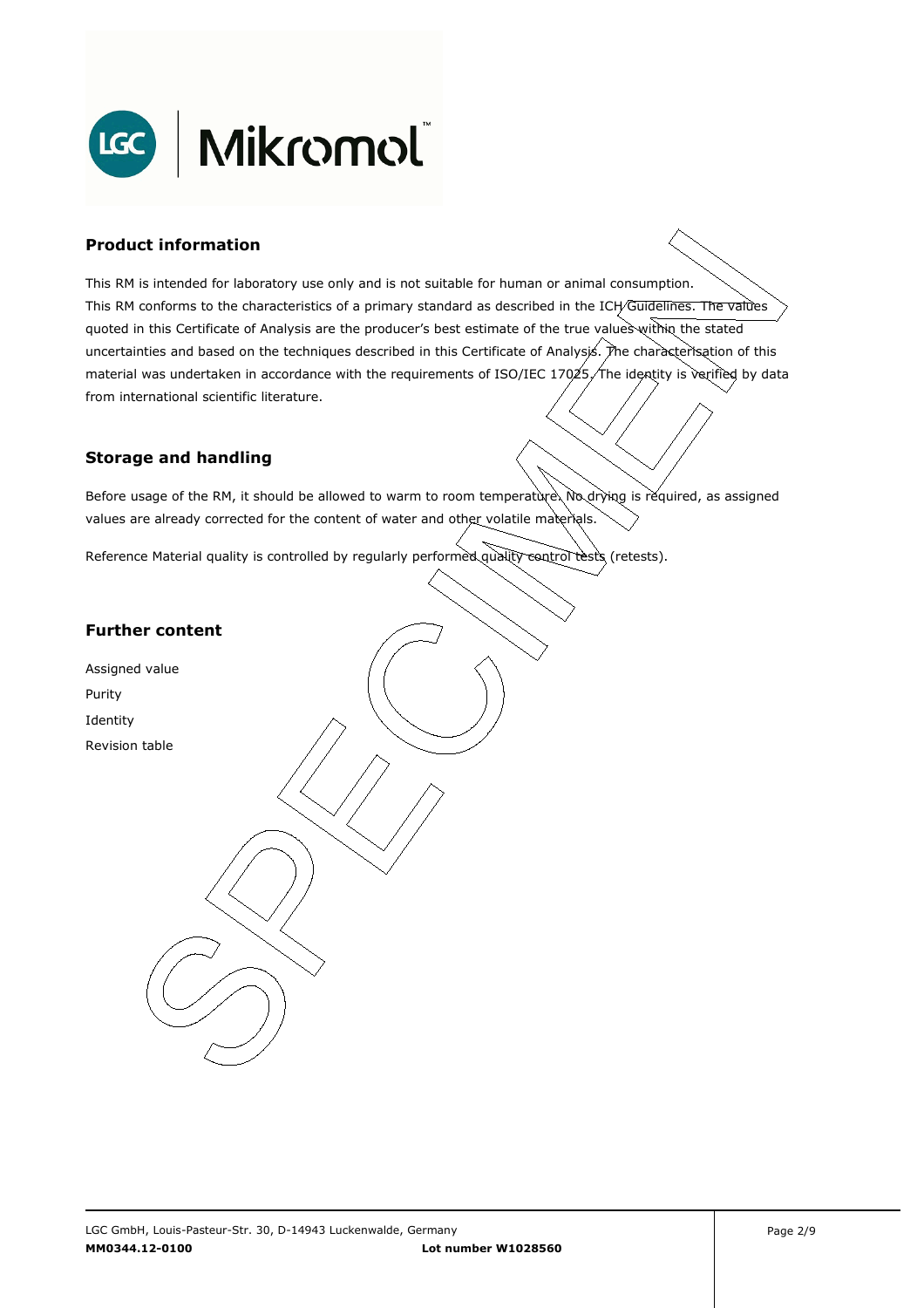

| <b>Assigned value</b>                                                                                                                                                 |                                                                                                                        |                                                                                                                     |  |  |  |
|-----------------------------------------------------------------------------------------------------------------------------------------------------------------------|------------------------------------------------------------------------------------------------------------------------|---------------------------------------------------------------------------------------------------------------------|--|--|--|
| Assay "as is":                                                                                                                                                        | 99.60 %; $U = 0.58$ %                                                                                                  |                                                                                                                     |  |  |  |
|                                                                                                                                                                       |                                                                                                                        | The assay "as is" is assessed by carbon titration of elemental analysis and is equivalent to the assay based on the |  |  |  |
|                                                                                                                                                                       | not-anhydrous and not-dried substance. The assay is verified by 100% method/máss balance).                             |                                                                                                                     |  |  |  |
|                                                                                                                                                                       | The verified result lies inside our acceptance criteria, i.e. less than 1.0 % différence to assay assigning technique. |                                                                                                                     |  |  |  |
|                                                                                                                                                                       |                                                                                                                        | For quantitative applications, use the assay as a calculation value on the "as is basis". The uncertainty of the    |  |  |  |
| assay can be used for estimation/calculation of measurement uncertainty.                                                                                              |                                                                                                                        |                                                                                                                     |  |  |  |
|                                                                                                                                                                       | Method 1: Value assigning technique - carbon titration of elemental analysis                                           |                                                                                                                     |  |  |  |
| <b>Method</b>                                                                                                                                                         |                                                                                                                        | percentage carbon found in relation to percentage carbon<br>as calculated for molecular formula                     |  |  |  |
| <b>Result</b> (mass fraction, $n = 3$ )                                                                                                                               |                                                                                                                        | 99.60 %; $U = 0.58$ %                                                                                               |  |  |  |
|                                                                                                                                                                       |                                                                                                                        |                                                                                                                     |  |  |  |
|                                                                                                                                                                       | Method 2: Value verifying technique - 100% method                                                                      |                                                                                                                     |  |  |  |
| 100% method (mass balance) with<br>chromatographic purity by HPLC                                                                                                     |                                                                                                                        |                                                                                                                     |  |  |  |
| <b>Result</b>                                                                                                                                                         |                                                                                                                        | 99.19%                                                                                                              |  |  |  |
|                                                                                                                                                                       |                                                                                                                        |                                                                                                                     |  |  |  |
|                                                                                                                                                                       | The calculation of the 100% method/follows the formula:                                                                |                                                                                                                     |  |  |  |
| Purity (%)                                                                                                                                                            |                                                                                                                        |                                                                                                                     |  |  |  |
| $\ast$<br>Assay (%) = (100 % - volatile contents $(%$ )<br>100 %                                                                                                      |                                                                                                                        |                                                                                                                     |  |  |  |
|                                                                                                                                                                       |                                                                                                                        |                                                                                                                     |  |  |  |
| Volatile contents are considered as absolute contributions and purity is considered as relative contribution.<br>Inorganic residues are excluded by additional tests. |                                                                                                                        |                                                                                                                     |  |  |  |
|                                                                                                                                                                       |                                                                                                                        |                                                                                                                     |  |  |  |
|                                                                                                                                                                       |                                                                                                                        |                                                                                                                     |  |  |  |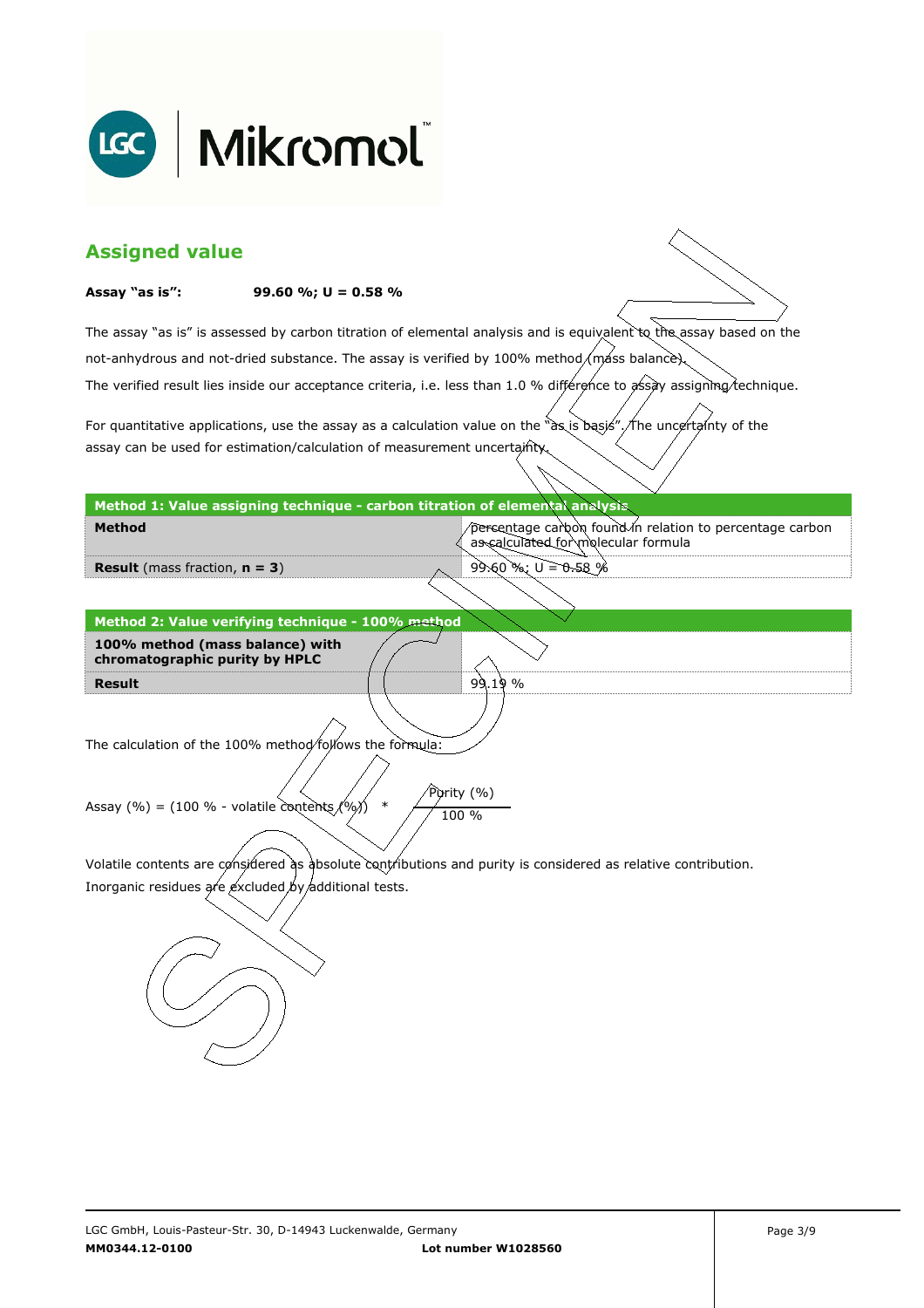

## LGC | Mikromol

## **Purity**

**Purity by High Performance Liquid Chromatography (HPLC)** 

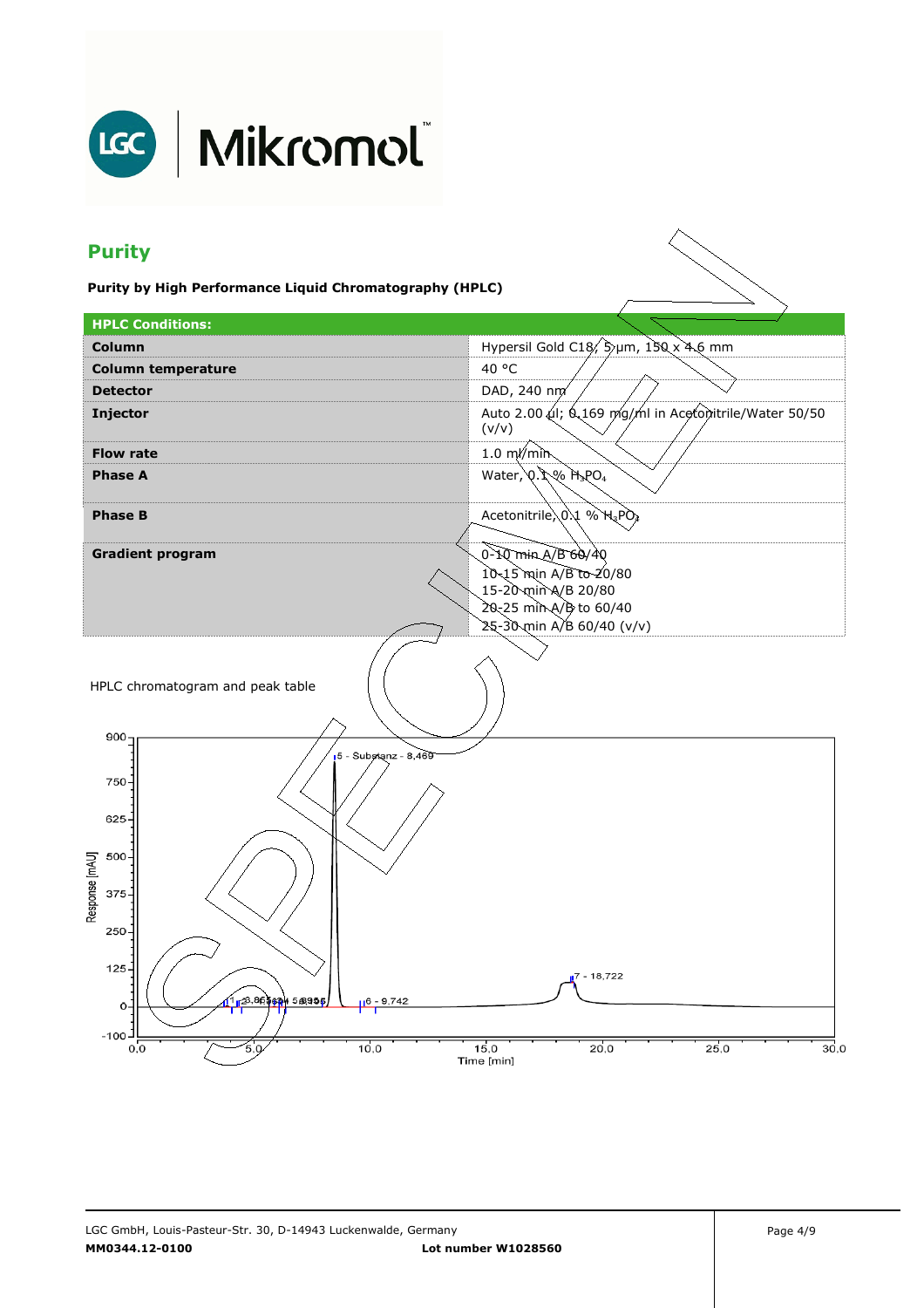

# LGC | Mikromol

| Area percent report - sorted by signal |                       |           |        |  |
|----------------------------------------|-----------------------|-----------|--------|--|
| <b>Pk#</b>                             | <b>Retention time</b> | Area      | Area % |  |
| 1                                      | 3.855                 | 0.536     | 0.30   |  |
| 2                                      | 4.369                 | 0.009     | 0.01   |  |
| 3                                      | 5.895                 | 0.284     | /0,16  |  |
| $\overline{4}$                         | 6.195                 | 0.032     | Q.02   |  |
| 5                                      | 8.469                 | 179.412   | 99.40  |  |
| 6                                      | 9.742                 | 0.076     | 96.0   |  |
| $\overline{7}$                         | 18.722                | $0.152 -$ | 0.08   |  |
| <b>Totals</b>                          |                       | 180.501   | 100,00 |  |

The content of the analyte was determined as ratio of the peak area of the analyte and the cumulative areas of the purities, added up to 100 %. System peaks were ignored in calculation.

| Result ( $n = 6$ )             | 99.41 %; $ U = 0.18$ %                                                    |
|--------------------------------|---------------------------------------------------------------------------|
|                                |                                                                           |
| <b>Volatile content</b>        |                                                                           |
| <b>Water content</b>           |                                                                           |
| <b>Method</b>                  | Karl Fischer titration                                                    |
| <b>Result</b> $(n = 3)$        | $0.22$ %*; SD $\neq 0.01$ %                                               |
| *not accredited testing method |                                                                           |
| <b>Residual solvents</b>       |                                                                           |
| <b>Method</b>                  | <sup>1</sup> H-NMR                                                        |
| <b>Result</b> $(n = \lambda)$  | No significant amounts of residual solvents were detected (< $0.05\%$ ).* |
| *not accredited testing method |                                                                           |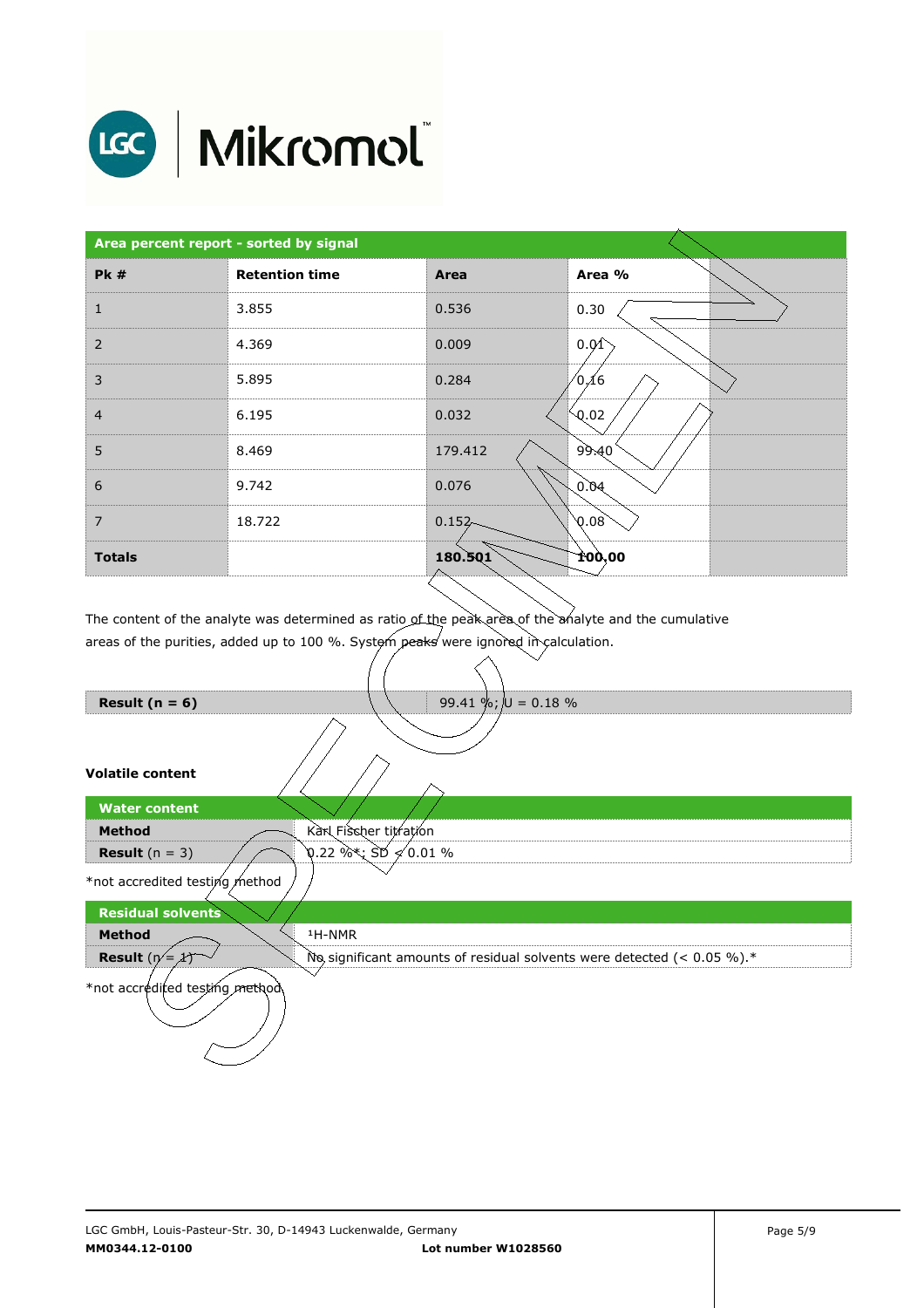

| <b>Inorganic residues</b> |                                                                  |  |
|---------------------------|------------------------------------------------------------------|--|
| <b>Method:</b>            | Elementary analysis                                              |  |
|                           | Inorganic residues can be excluded by elementary analysis (CHN). |  |
|                           |                                                                  |  |
|                           |                                                                  |  |
|                           |                                                                  |  |
|                           |                                                                  |  |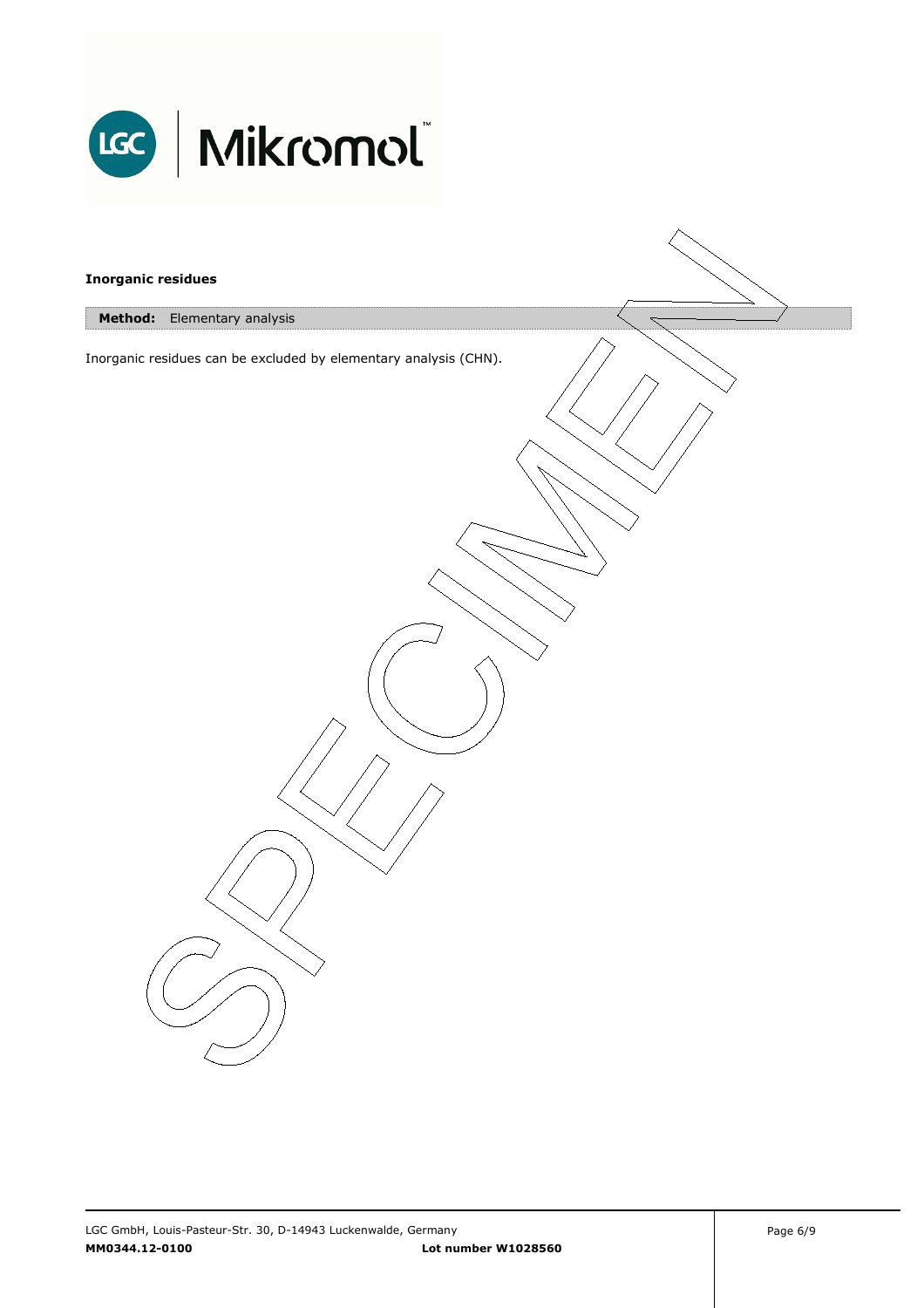

### **Identity**

The identity is assessed by ISO/IEC 17025 accredited testing methods.

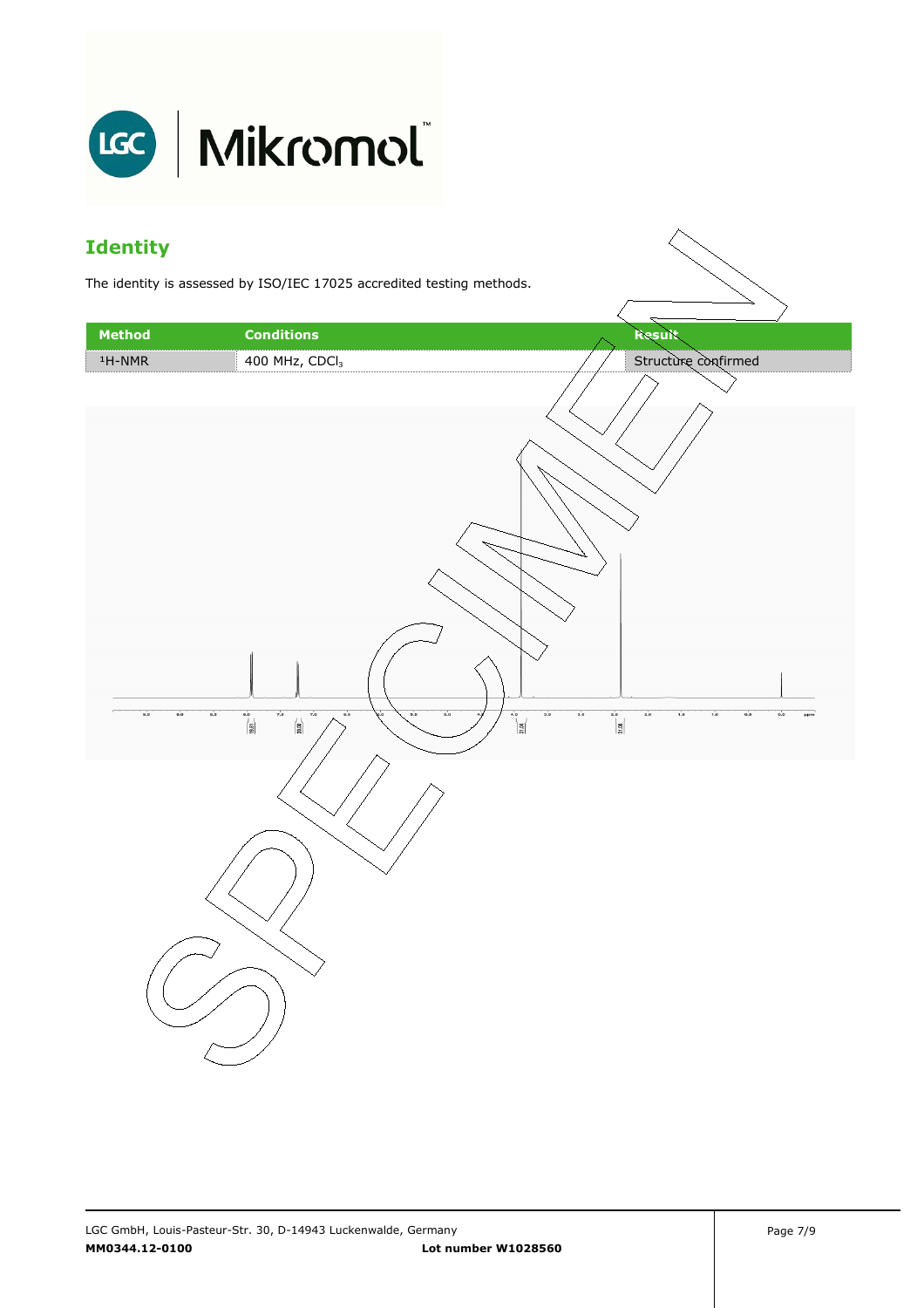